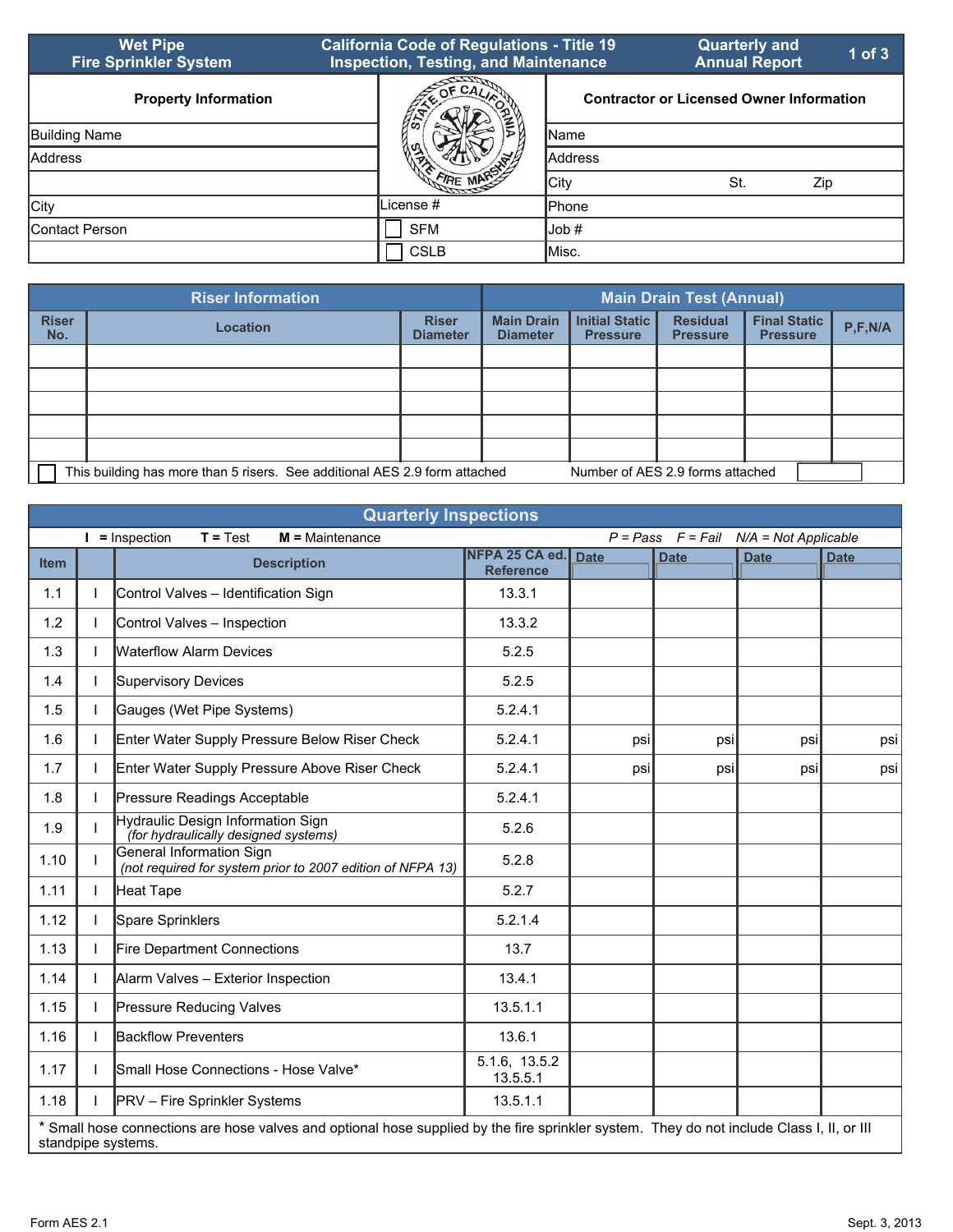| <b>Wet Pipe</b><br><b>Fire Sprinkler System</b> | <b>California Code of Regulations - Title 19</b><br><b>Inspection, Testing, and Maintenance</b> |               | <b>Quarterly and</b><br><b>Annual Report</b>    | $2$ of $3$ |
|-------------------------------------------------|-------------------------------------------------------------------------------------------------|---------------|-------------------------------------------------|------------|
| <b>Property Information</b>                     |                                                                                                 |               | <b>Contractor or Licensed Owner Information</b> |            |
| <b>Building Name</b>                            |                                                                                                 | <b>I</b> Name |                                                 |            |
| Address                                         |                                                                                                 | lJob #        |                                                 |            |
| City                                            |                                                                                                 |               |                                                 |            |

|             | <b>ANNUAL INSPECTION, TESTING, AND MAINTENANCE</b><br><b>Include ALL Quarterly Inspections</b> |                                                                                                                                           |                                    |             |                                                               |           |  |  |  |  |  |
|-------------|------------------------------------------------------------------------------------------------|-------------------------------------------------------------------------------------------------------------------------------------------|------------------------------------|-------------|---------------------------------------------------------------|-----------|--|--|--|--|--|
|             |                                                                                                | $T = Test$<br>$I =$ Inspection<br>$M =$ Maintenance                                                                                       |                                    |             | $P = Pass$ $F = Fail$ $N/A = Not Applicable$                  |           |  |  |  |  |  |
| <b>Item</b> |                                                                                                | <b>Description</b>                                                                                                                        | NFPA 25 CA ed.<br><b>Reference</b> | <b>Date</b> | <b>Comments Only</b>                                          | P, F, N/A |  |  |  |  |  |
| 1.19        |                                                                                                | Sprinklers                                                                                                                                | 5.2.1                              |             |                                                               |           |  |  |  |  |  |
| 1.20        |                                                                                                | Buildings (Freeze Protection)                                                                                                             | 4.1.1.1                            |             | <b>Owner's Responsibility</b>                                 |           |  |  |  |  |  |
| 1.21        | $\mathbf{L}$                                                                                   | Pipe and Fittings                                                                                                                         | 5.2.2                              |             |                                                               |           |  |  |  |  |  |
| 1.22        |                                                                                                | Hangers                                                                                                                                   | 5.2.3                              |             |                                                               |           |  |  |  |  |  |
| 1.23        |                                                                                                | Seismic Braces                                                                                                                            | 5.2.3                              |             |                                                               |           |  |  |  |  |  |
| 2.1         | $\mathsf{T}$                                                                                   | Field Service Test Required<br>(Send Report to Fire Code Official)                                                                        | 5.3.1                              |             | If REQUIRED, Enter 'F' until<br>results are returned from Lab |           |  |  |  |  |  |
| 2.2         | T.                                                                                             | <b>Recalled Sprinklers</b><br>If not present = Pass;<br>If present = Fail                                                                 | Title $19$<br>904.1(c)             |             |                                                               |           |  |  |  |  |  |
| 2.3         | $\mathsf{T}$                                                                                   | <b>Water Flow Alarm Devices</b><br>90 sec. maximum - (Enter Time)                                                                         | 5.3.3<br>13.2.6                    |             | sec.                                                          |           |  |  |  |  |  |
| 2.4         | T.                                                                                             | Main Drain Test<br>(Enter data on Page 1 of this form)                                                                                    | 13.2.5<br>13.3.3.4                 |             |                                                               |           |  |  |  |  |  |
| 2.5         | T.                                                                                             | Control Valve - Position                                                                                                                  | 13.3.3.2                           |             |                                                               |           |  |  |  |  |  |
| 2.6         | T.                                                                                             | Control Valve - Operation                                                                                                                 | 13.3.3.1                           |             |                                                               |           |  |  |  |  |  |
| 2.7         | T.                                                                                             | Supervisory Devices                                                                                                                       | 13.3.3.5                           |             |                                                               |           |  |  |  |  |  |
| 2.8         | Τ                                                                                              | <b>Backflow Preventer Assemblies</b>                                                                                                      | 13.6.2                             |             |                                                               |           |  |  |  |  |  |
| 2.9         | T.                                                                                             | Small Hose Connections*<br>w/PRV Hose Valves - Partial Flow Test                                                                          | 13.5.2.3<br>13.5.3.3               |             |                                                               |           |  |  |  |  |  |
| 2.10        | T.                                                                                             | <b>PRV</b> – Fire Sprinkler Systems                                                                                                       | 13.5.1.3                           |             |                                                               |           |  |  |  |  |  |
| 3.1         | м                                                                                              | Control Valves                                                                                                                            | 13.3.4                             |             |                                                               |           |  |  |  |  |  |
| 3.2         | м                                                                                              | Small Hose Connections*                                                                                                                   | 13.5.6.3                           |             |                                                               |           |  |  |  |  |  |
| 3.3         | м                                                                                              | Obstruction Investigation required<br>(If "Yes", see Deficiencies and Comments Section<br>for Results.)                                   | 14.3                               |             | Yes<br>No                                                     |           |  |  |  |  |  |
| 3.4         | М                                                                                              | System Returned to Service                                                                                                                | 4.5.3                              |             | <b>Yes</b><br>No                                              |           |  |  |  |  |  |
|             |                                                                                                | * Small hose connections are hose valves and optional hose supplied by the fire sprinkler system. They do not include Class I, II, or III |                                    |             |                                                               |           |  |  |  |  |  |

|  | standpipe systems. |
|--|--------------------|
|  |                    |
|  |                    |

|                                             | D = Deficiency C = Comment |           |                |                                                                                                              | (Indicate type) |
|---------------------------------------------|----------------------------|-----------|----------------|--------------------------------------------------------------------------------------------------------------|-----------------|
| <b>Riser</b><br><b>Date</b><br><b>I</b> tem |                            | <u>וח</u> | $\overline{C}$ | <b>Deficiencies and Comments</b><br>Indicate all equipment, devices and parts that were repaired or replaced |                 |
|                                             |                            |           |                |                                                                                                              |                 |
|                                             |                            |           |                |                                                                                                              |                 |
|                                             |                            |           |                |                                                                                                              |                 |
|                                             |                            |           |                |                                                                                                              |                 |
|                                             |                            |           |                |                                                                                                              |                 |